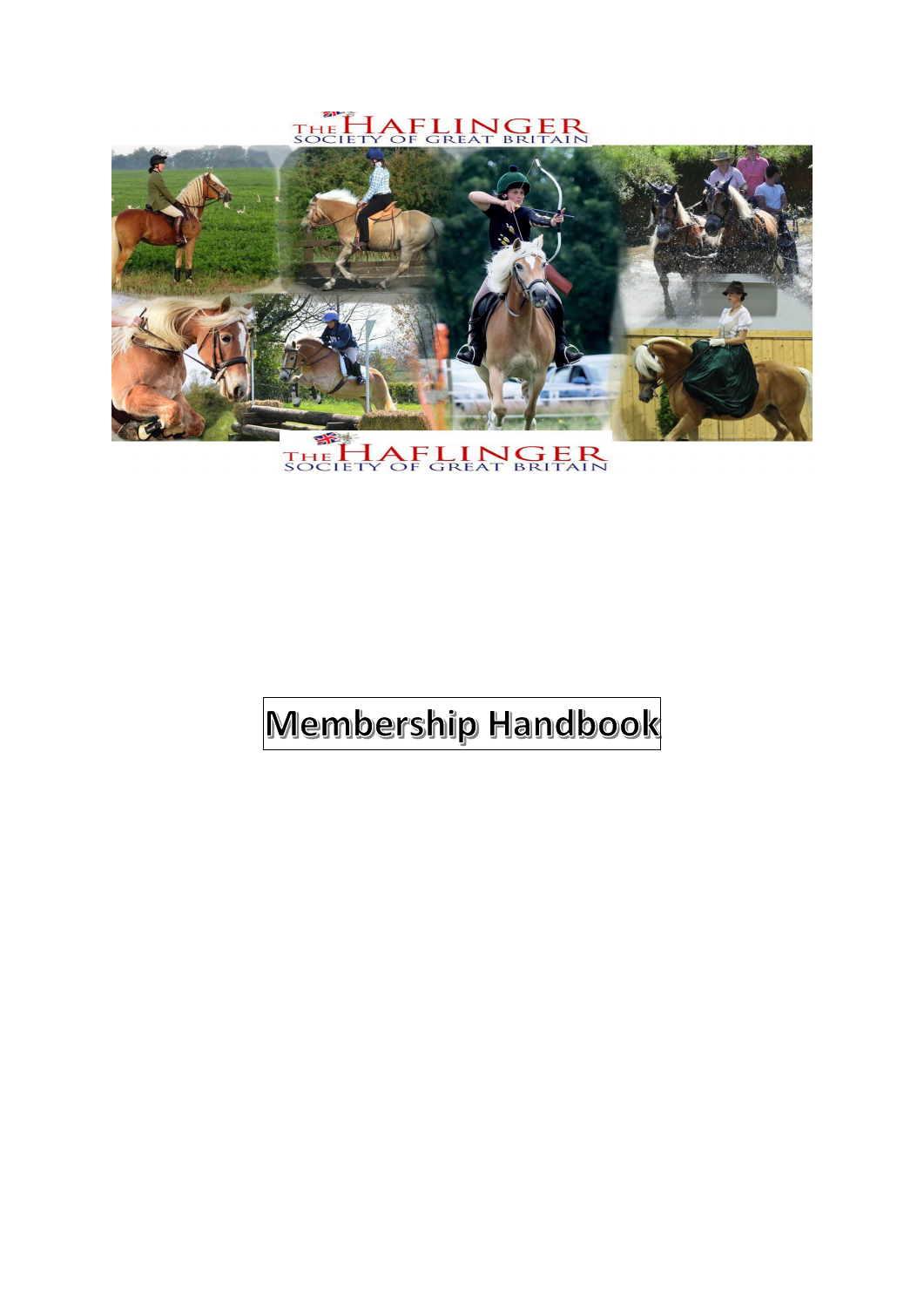## **Members Code of Conduct**

Haflinger Society Members and their representatives shall not:

- Conduct themselves before, at or after any HSGB activity in a manner which is offensive to the public.
- Behave in a way which may be considered inappropriate to HSGB people. Inappropriate behaviour includes the use of foul language or acting in an intimidating or threatening way.
- Conduct themselves in a manner detrimental to the character and/or prejudicial to the interests of the HSGB
- Ill-treat in any way a horse or pony under any circumstance
- Allow a stallion for which she/he is responsible as owner, lessee, authorised agent, or rider to compete or be prepared to compete, in any competition without taking adequate precautions to ensure other members of the public are not put at risk of injury as a result of the actions of any horse, stallion or handler. Persons handling stallions should be aware of stallion management in public places.
- Discriminate on the grounds of race, colour, religion or belief, disability, sex, marital status, age, sexual orientation, gender reassignment, nationality and ethnic or national origins.
- Post inappropriate words or images on social media that can be deemed offensive, intimidating or threatening [to HSGB people]. See the Society Social Media Policy.

## **Bullying and Harassment Policy**

Bullying and harassment will not be tolerated by HSGB. Any conduct or behaviour through whatever means, that is:

- Offensive, intimidating, malicious, insulting or an abuse or misuse of power that undermines, humiliates, denigrates or injures another; or
- Has the purpose or effect of violating an individual's dignity or creates an intimidating, hostile, degrading, humiliating or offensive environment

will be taken seriously by the Committee of HSGB. In the event that an incidence of bullying or harassment is notified to the Committee then it will be investigated in line with the HSGB Complaints Procedure and may result in expulsion from HSGB. The costs of that investigation will be paid for by the offending party.